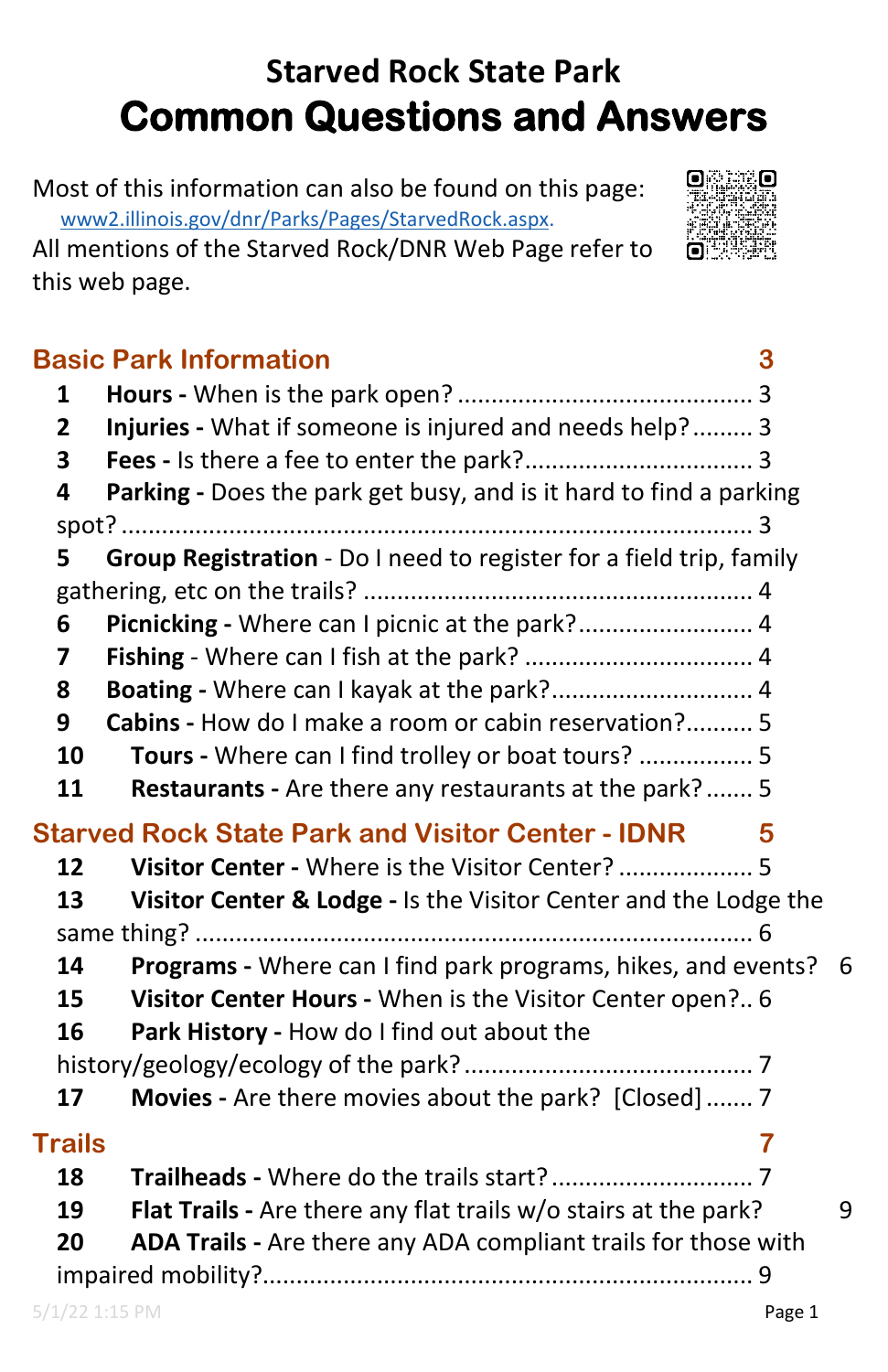| 21<br>22<br>23<br>24<br>trails? 11                          | <b>Trail Conditions</b> - What are the trails like? Are they paved,<br>Trail Maps - Where can I find trail maps? 11<br><b>Bathrooms</b> - Are there bathrooms or water fountains on the |  |  |  |
|-------------------------------------------------------------|-----------------------------------------------------------------------------------------------------------------------------------------------------------------------------------------|--|--|--|
| Sites to See (Waterfalls, Canyons, and Icefalls)<br>$12 \,$ |                                                                                                                                                                                         |  |  |  |
| 25                                                          | Waterfalls - Where are the waterfalls?  12                                                                                                                                              |  |  |  |
| 26                                                          | <b>Icefalls</b> - When and where can I see icefalls? 12                                                                                                                                 |  |  |  |
| 27                                                          | <b>Eagles</b> - Where and when can I see bald eagles? 12                                                                                                                                |  |  |  |
| 28                                                          | Fall Color - When is peak color in the Fall? 13                                                                                                                                         |  |  |  |
| <b>Allowed or Not Allowed</b><br>13                         |                                                                                                                                                                                         |  |  |  |
| 29                                                          |                                                                                                                                                                                         |  |  |  |
| 30                                                          | Rock Climbing - Does the park allow rock climbing? 13                                                                                                                                   |  |  |  |
| 31                                                          | Drones - Can I fly my drone at the park?  13                                                                                                                                            |  |  |  |
| 32                                                          | Biking - Can I bike along the trails at Starved Rock? 13                                                                                                                                |  |  |  |
| <b>Campground Information</b><br>14                         |                                                                                                                                                                                         |  |  |  |

| 33 | <b>Camping - Is there camping at Starved Rock?</b> 14 |  |
|----|-------------------------------------------------------|--|
|----|-------------------------------------------------------|--|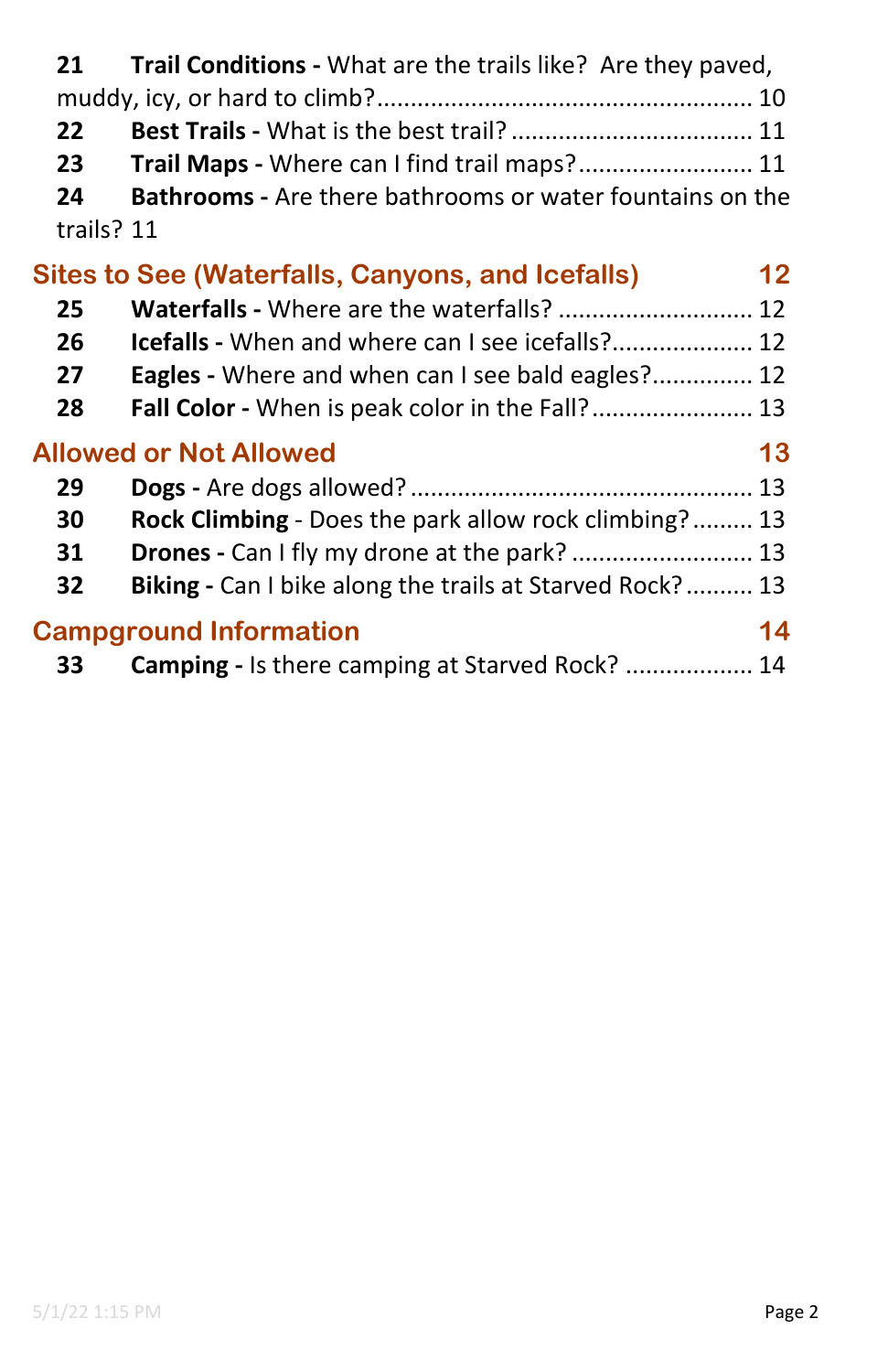# **Basic Park Information**

#### <span id="page-2-1"></span><span id="page-2-0"></span>**1 HOURS -** WHEN IS THE PARK OPEN?

Park hours listed on kiosks throughout the park, online at [www2.illinois.gov/dnr,](https://www2.illinois.gov/dnr) and on the park's main phone message system at 815-667-4726. The park opens at 7 a.m. and trails close at sunset.

Visitors are not allowed on trails after dark due to health and safety reasons. Fines start at \$195 per person.

#### <span id="page-2-2"></span>**2 INJURIES -** WHAT IF SOMEONE IS INJURED AND NEEDS HELP?

Call 911 and give the operator your location. For example, "Wildcat Canyon", or "Red trail at the bottom on Eagle Cliff Overlook". Maps at every trail intersection have a red 911 sticker with a grid code (for example, B-1-8). This is the code that all EMS responders in LaSalle County are aware of. This will aid rescue crews when responding to an incident.

Conservation Police Officer contact information can be found on the IDNR website at [www2.illinois.gov/dnr,](https://www2.illinois.gov/dnr) right hand side "I Want To..." → Click on ["Contact a local Conservation Police Officer"](https://www2.illinois.gov/dnr/LawEnforcement/Documents/DistrictCPOPhonesAndEmails.pdf).

## <span id="page-2-3"></span>**3 FEES -** IS THERE A FEE TO ENTER THE PARK?

No. The wonderful thing about Illinois is that all state parks are free for everyone to enjoy.

#### <span id="page-2-4"></span>**4 PARKING -** DOES THE PARK GET BUSY, AND IS IT HARD TO FIND A PARKING SPOT?

Yes. Starved Rock's busy season falls between mid-March and the first week of November.

Friday through Sunday from 11-3 is the busiest time. Trails can become congested, and parking lots will close when parking spaces fill to capacity.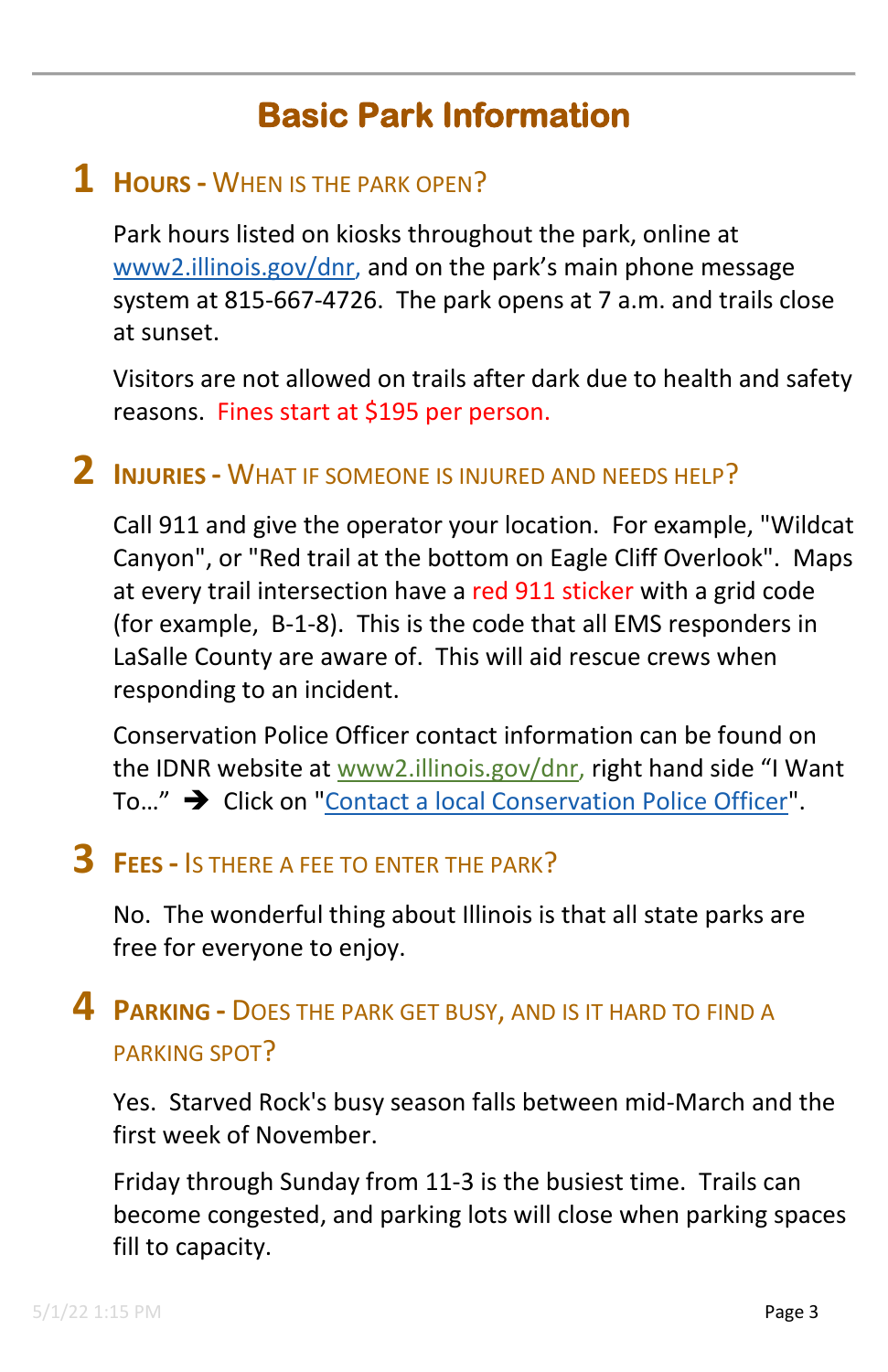As visitors begin to leave (usually after 3 p.m.), park staff will reopen parking lots or the park. Please follow Starved Rock and Matthiessen State Parks on Facebook for up-to-date information in regards to park closures and openings throughout the busy season.

## <span id="page-3-0"></span>**5 GROUP REGISTRATION** - DO I NEED TO REGISTER FOR A FIELD TRIP, FAMILY GATHERING, ETC ON THE TRAILS?

Yes. All groups of 20 or more people must complete an Activity Permit found on the IDNR website at [www2.illinois.gov/dnr](https://www2.illinois.gov/dnr) under the Campground tab. Visitors should submit completed permits to the park office, or by email to DNR.StarvedRock@illinois.gov at least 2 weeks in advance of their visit for site and IDNR approval.

#### <span id="page-3-1"></span>**6 PICNICKING -** WHERE CAN I PICNIC AT THE PARK?

Picnic areas are located along the Illinois River or lower area by the boat ramp and main parking lot. Due to issues with litter, picnicking is not allowed along the trail system or within the canyons please. Picnic tables are not set out until mid-May, depending on flooding in the lower area. Sometimes the lower area is closed to parking and picnicking due to flooding from the Illinois River. Please look for closure signs or visit the IDNR website for park closure updates at [www2.illinois.gov/dnr](https://www2.illinois.gov/dnr) or follow the Starved Rock and Matthiessen State Parks page on Facebook.

#### <span id="page-3-2"></span>**7 FISHING** - WHERE CAN I FISH AT THE PARK?

Great fishing spots can be found from the boat ramp west of the Starved Rock Visitor Center down along the sea wall of the Illinois River. Another great spot is at Lone Point Shelter off route 71, on the eastern edge of the park. Fishing is not allowed anywhere else. Valid fishing licenses are required for the state of Illinois.

#### <span id="page-3-3"></span>**8 BOATING -** WHERE CAN I KAYAK AT THE PARK?

Kayak Starved Rock manages all kayak rentals and tours out of Lone Point Shelter, on the east end of the park, just off route 71. Please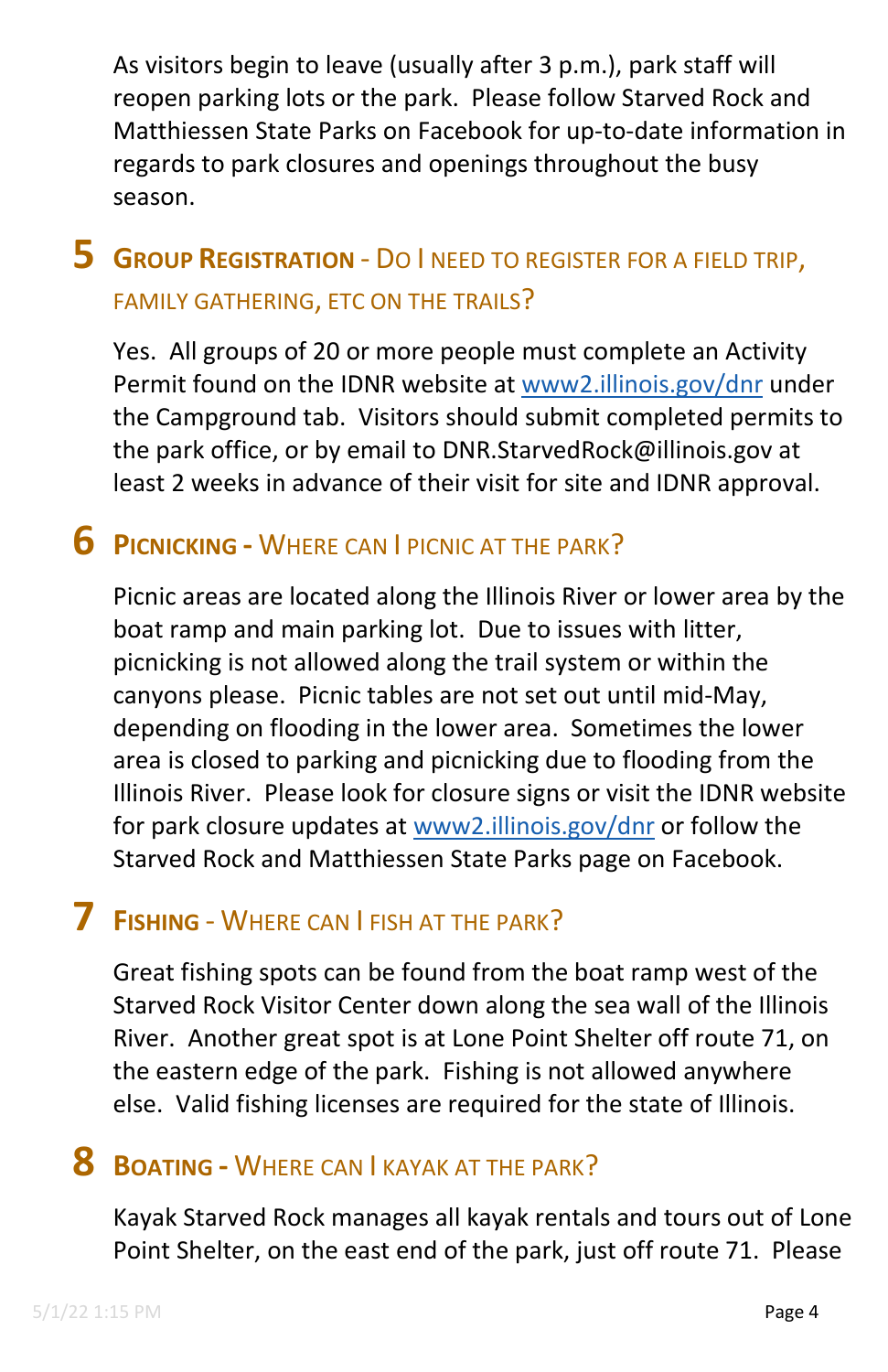view their website at [www.kayakstarvedrock.com,](http://www.kayakstarvedrock.com/) and call them directly for reservations and hours.

**Boat launch -** The boat launch is located off the west entrance of the park from route 178. There are no docks, just a ramp and parking lot.

#### <span id="page-4-0"></span>**Starved Rock Lodge and Conference Center** (Concessionaire)

#### **9 CABINS -** HOW DO I MAKE A ROOM OR CABIN RESERVATION?

Room or cabin reservations can be made through the private concessionaire which operates the Starved Rock Lodge. Please visit [www.starvedrocklodg](http://www.starvedrocklodge.org/)e.com or call 815-667-4211 to make your reservations today.

#### <span id="page-4-1"></span>**10 TOURS -** WHERE CAN I FIND TROLLEY OR BOAT TOURS?

Trolley and boat tour tickets can be purchased through the Starved Rock Lodge. Please visit [www.starvedrocklodge.](http://www.starvedrocklodge.org/)com or call 815-667-4211.

### <span id="page-4-2"></span>**11 RESTAURANTS -** ARE THERE ANY RESTAURANTS AT THE PARK?

Yes. The Starved Rock Lodge hosts a restaurant, bar and grill (with outdoor seating), and café. A concession stand is located inside of the Visitor Center. You may visit the Lodge's website to view hours and menu opt[ions at www.starvedrocklodg](http://www.starvedrocklodge.org/)e.com

## <span id="page-4-4"></span><span id="page-4-3"></span>**Starved Rock State Park and Visitor Center - IDNR**

#### **12 VISITOR CENTER -** WHERE IS THE VISITOR CENTER?

The Visitor Center and state park IDNR staff are located by the main parking lot along the Illinois River, off the west entrance of the park on route 178. The Visitor Center can be accessed from the Lodge by the metal staircase behind the east portion of the Lodge, from the main parking lot.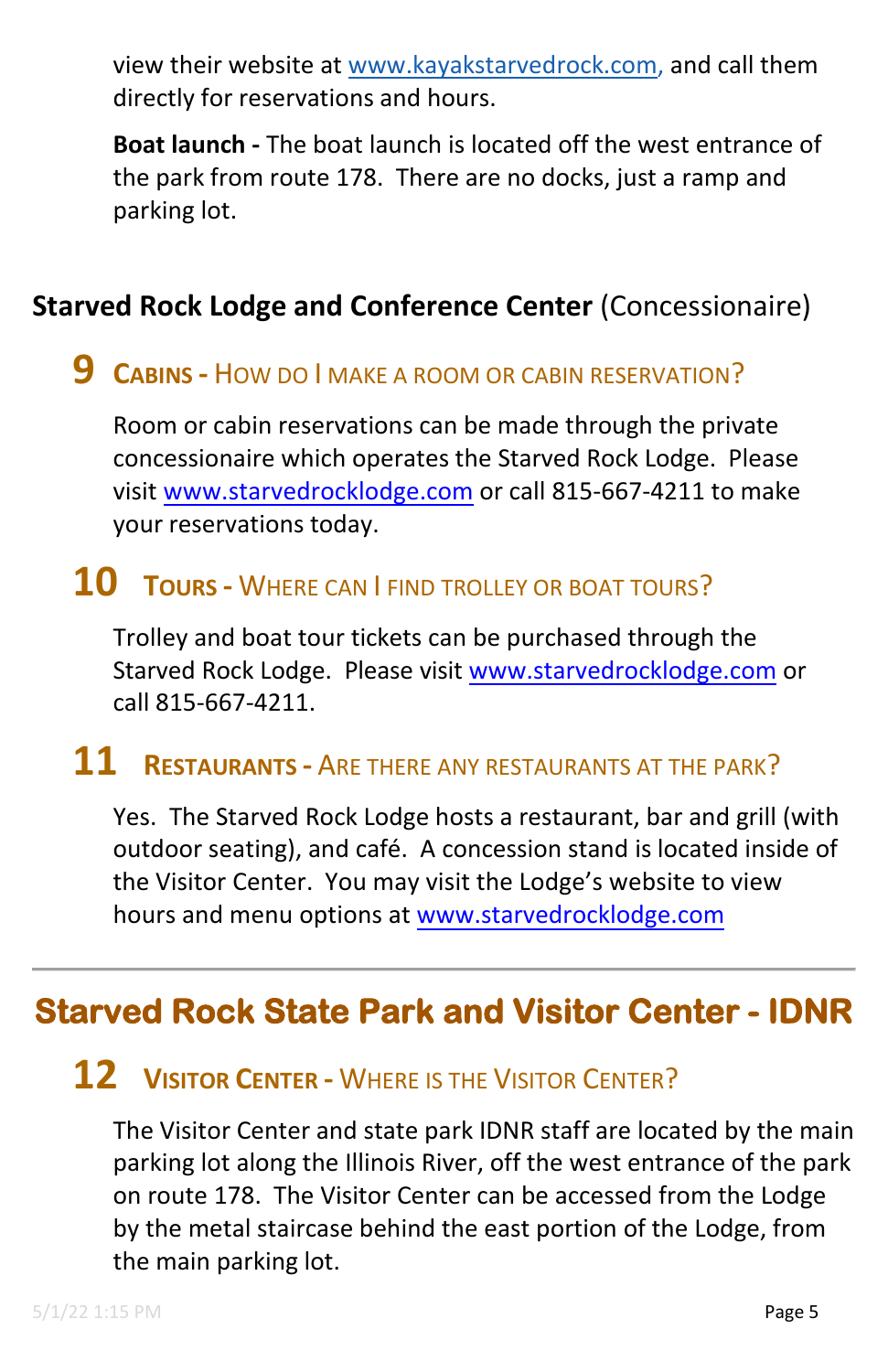Visitors cannot walk the steep windy road from the Lodge to the lower area. The road is very busy with traffic and signs are posted.

## <span id="page-5-0"></span>**13 VISITOR CENTER & LODGE -** IS THE VISITOR CENTER AND THE LODGE THE SAME THING?

No. The Starved Rock Lodge is a separate entity operated and managed by a private concessionaire who leases the building from the Illinois Department of Natural Resources.

The Starved Rock Visitor Center serves as headquarters for park operations, including the park office and interpretive center with programs, events, tours, exhibits, and information desk. It is operated and owned by the IDNR/State of Illinois. Park Maintenance is located across from the Visitor Center.

## <span id="page-5-1"></span>**14 PROGRAMS -** WHERE CAN I FIND PARK PROGRAMS, HIKES, AND EVENTS?

Park programs are FREE and some do require pre-registration. The Calendar of Events, registration links, and further program information can be found at the Visitor Center. Or go online to [www2.illinois.gov/dnr](http://www2.illinois.gov/dnr) or the Starved Rock Foundation website at [www.starvedrock.org.](http://www.starvedrock.org/)

## <span id="page-5-2"></span>**15 VISITOR CENTER HOURS -** WHEN IS THE VISITOR CENTER OPEN?

The Visitor Center is open:

- Apr to Nov: Daily 9-4
- Dec to Mar:
	- o Mon-Fri 9-4
	- $\circ$  2<sup>nd</sup> Sat 10-4
	- $\circ$  1st & 2<sup>nd</sup> Sun 10-4

Nov-Feb, it is closed on state and federal holidays. This information is posted on park kiosks and at [www2.illinois.gov/dnr.](https://www2.illinois.gov/dnr)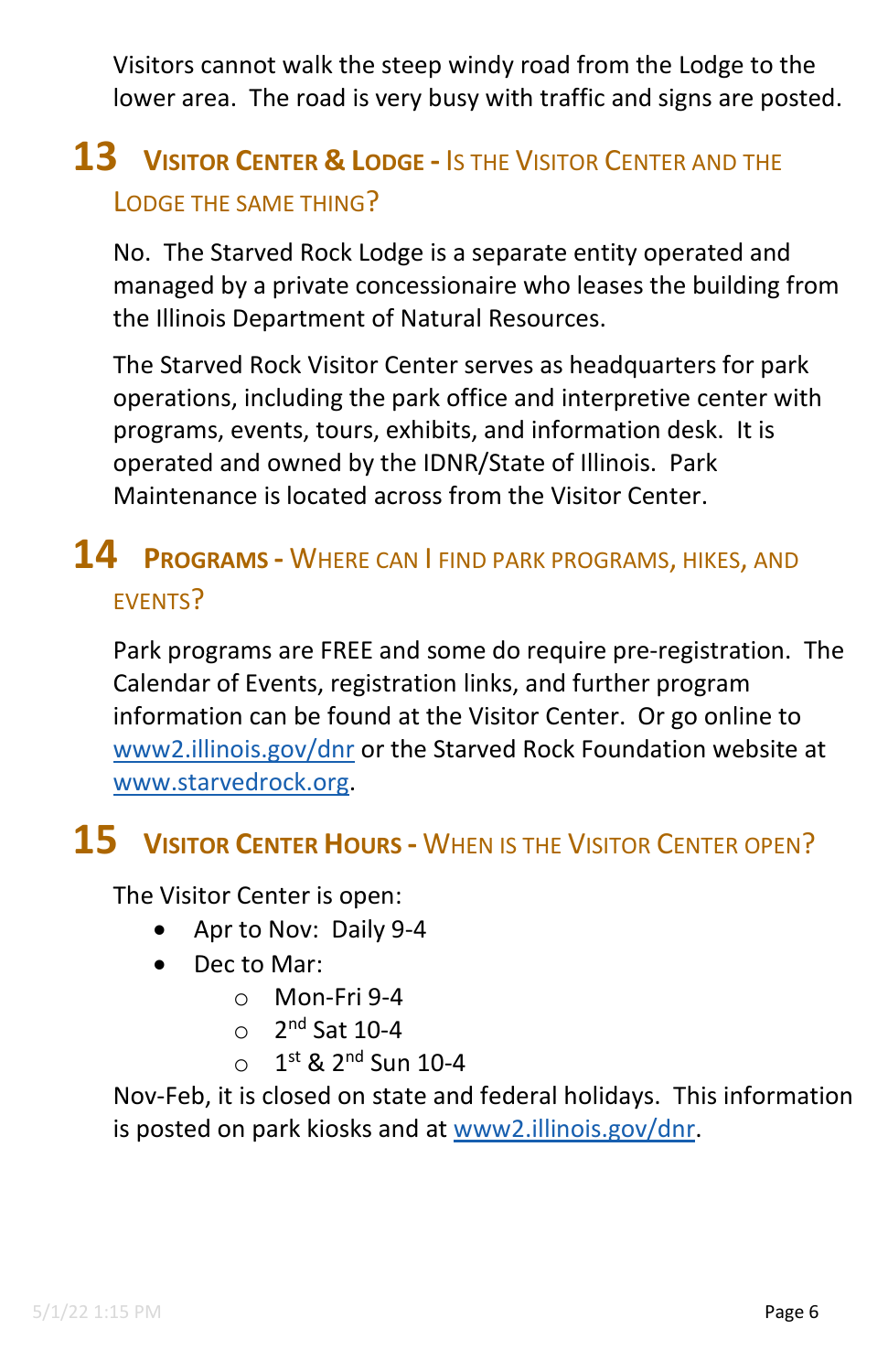# <span id="page-6-0"></span>**16 PARK HISTORY -** HOW DO I FIND OUT ABOUT THE HISTORY/GEOLOGY/ECOLOGY OF THE PARK?

Educational information can be found onsite at the Visitor Center through displays, exhibits, and educational movies shown in the movie theater, or online at [www2.illinois.gov/dnr](https://www2.illinois.gov/dnr) on the Starved Rock page.

School field trips, programs, calendar of events, guided hike information, and more can all be found on the Starved Rock page of the IDNR website or the Starved Rock Foundation website [www.starvedrock.org](http://www.starvedrock.org/) 

# <span id="page-6-1"></span>**17 MOVIES -** ARE THERE MOVIES ABOUT THE PARK? [CLOSED]

[PLEASE NOTE: The movie theater is currently under repairs and unavailable as of March 2022].

Yes. The park offers several 8-15 minute shows on the park's history, geology, and ecology.

Movie titles and descriptions can be found on the IDNR website. Movies are upon request at the front desk inside of the Visitor Center. Movies close at 3:30 p.m.

# **Trails**

## <span id="page-6-3"></span><span id="page-6-2"></span>**18 TRAILHEADS -** WHERE DO THE TRAILS START?

Trailheads from the lodge:

- **French Canyon** The trailhead that leads to the eastern section of the park, such as the overlooks, Wildcat Canyon, and LaSalle Canyon is located just off the Lodge parking lot, by the cabins.
- **St. Louis Canyon** Trailhead starts on the opposite end of the Lodge from the parking lot, or the west side by the Lodge's hotel section.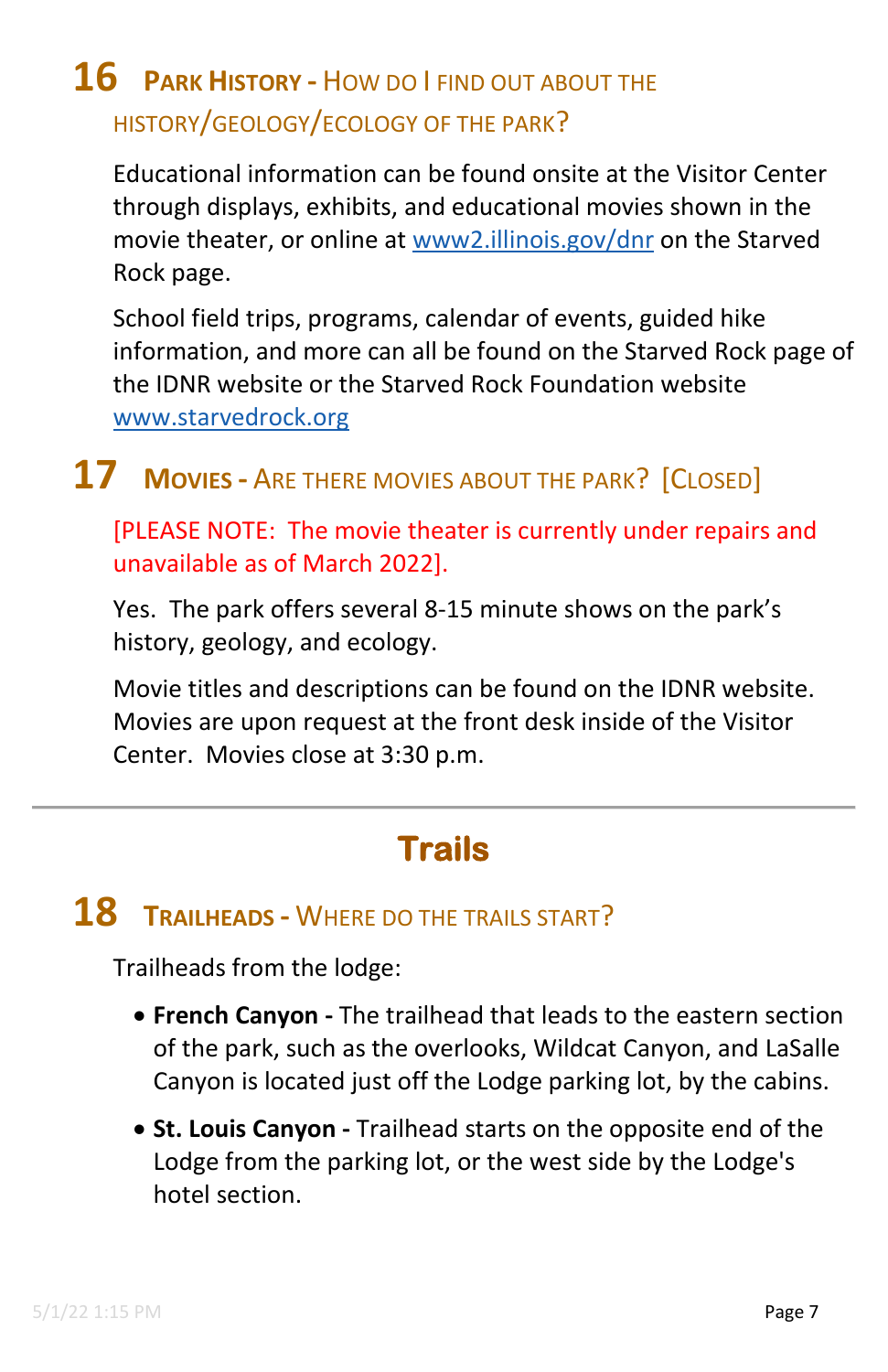• **Other -** Visitor Center, Starved Rock, fishing sea wall, and main trailhead access is located off the metal stairs directly behind the Lodge.

Trailheads from outlying parking lots:

- **St. Louis Canyon -** Parking lot off route 178 across from Grand Bear Lodge, just south of the park's west entrance.
- **LaSalle Canyon -** Park off route 71 from the park's south entrance.
- **Hennepin Canyon -** Park off route 71 just east of the LaSalle Canyon parking lot, southeast of the main park.
- **Ottawa**, **Kaskaskia**, and **Illinois Canyon** Parking on the eastern most edge of the park, off route 71.

Park maps with yellow "you are here" dots map legend to help describe the map's symbols and trail markings, as well as trail mileage from the visitor center, can be found at every parking lot, trail intersection, visitor center, and Lodge.

Brown park signs are posted along both route 178 and route 71 labeling park parking lots and trailheads. Brown park signs are also listed at every trail intersection, including the main sidewalk leading from the main parking lot to the visitor center, detailing feature locations with directional arrows.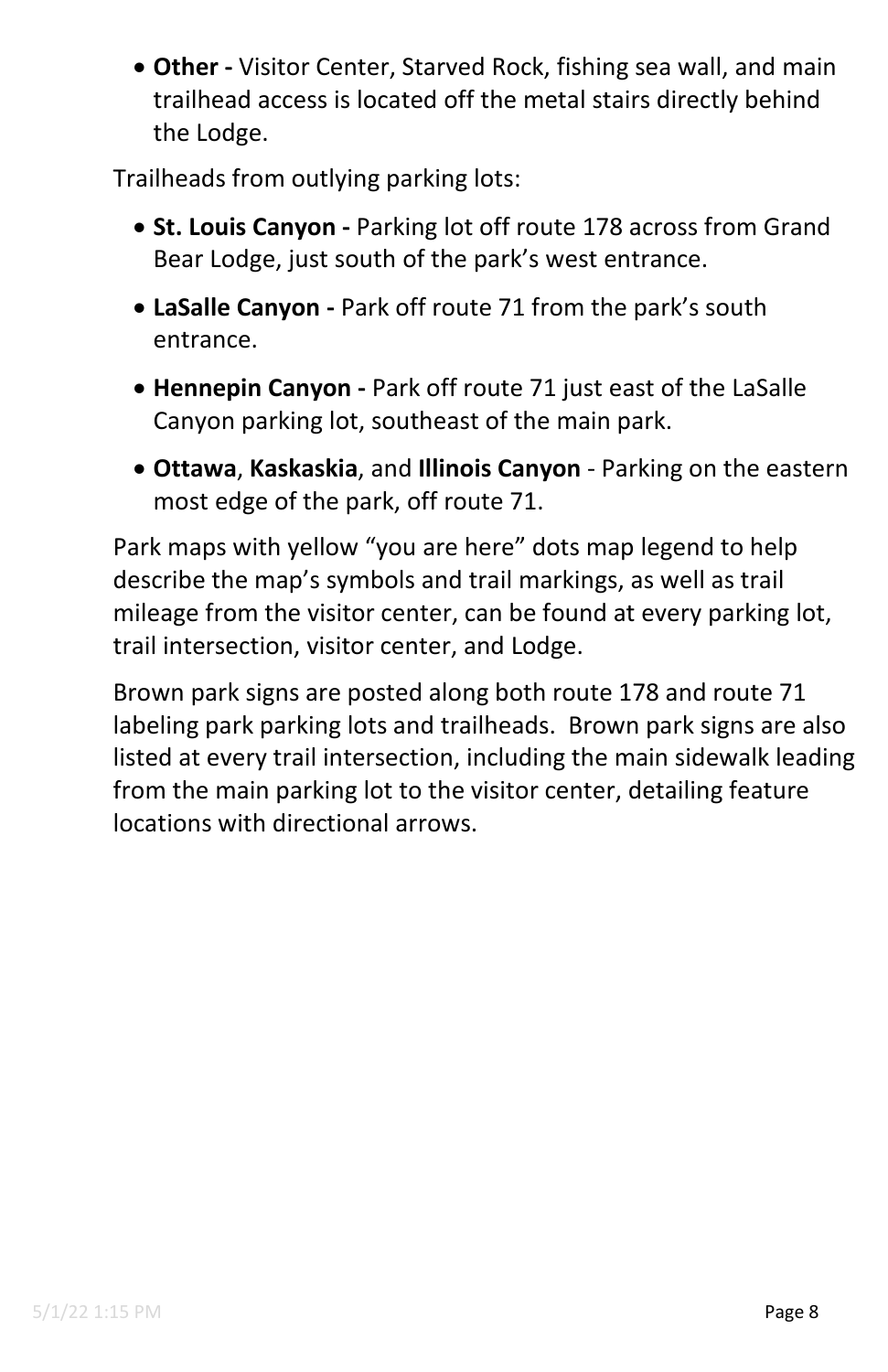



<span id="page-8-0"></span>West & East maps of the canyons.

## **19 FLAT TRAILS -** ARE THERE ANY FLAT TRAILS W/O STAIRS AT THE PARK?

Mostly no. Due to the topography (lay of the land) of the park, trails are uneven and contain major and minor staircases of 5-200 steps each. This allows visitors to gain access to the sandstone canyons and bluffs that the park is known for.

**Illinois Canyon** has the flattest trail without any staircases. But there are a few creek crossings where feet may get muddy or wet in the spring and summer seasons.

**Ottawa Canyon** and **Kaskaskia Canyon** also have creek crossings along with quite a few exposed tree roots to navigate.

#### <span id="page-8-1"></span>**20 ADA TRAILS -** ARE THERE ANY ADA COMPLIANT TRAILS FOR THOSE WITH IMPAIRED MOBILITY?

No. Due to the topography of the park's canyons and bluffs, there are no ADA compliant trails.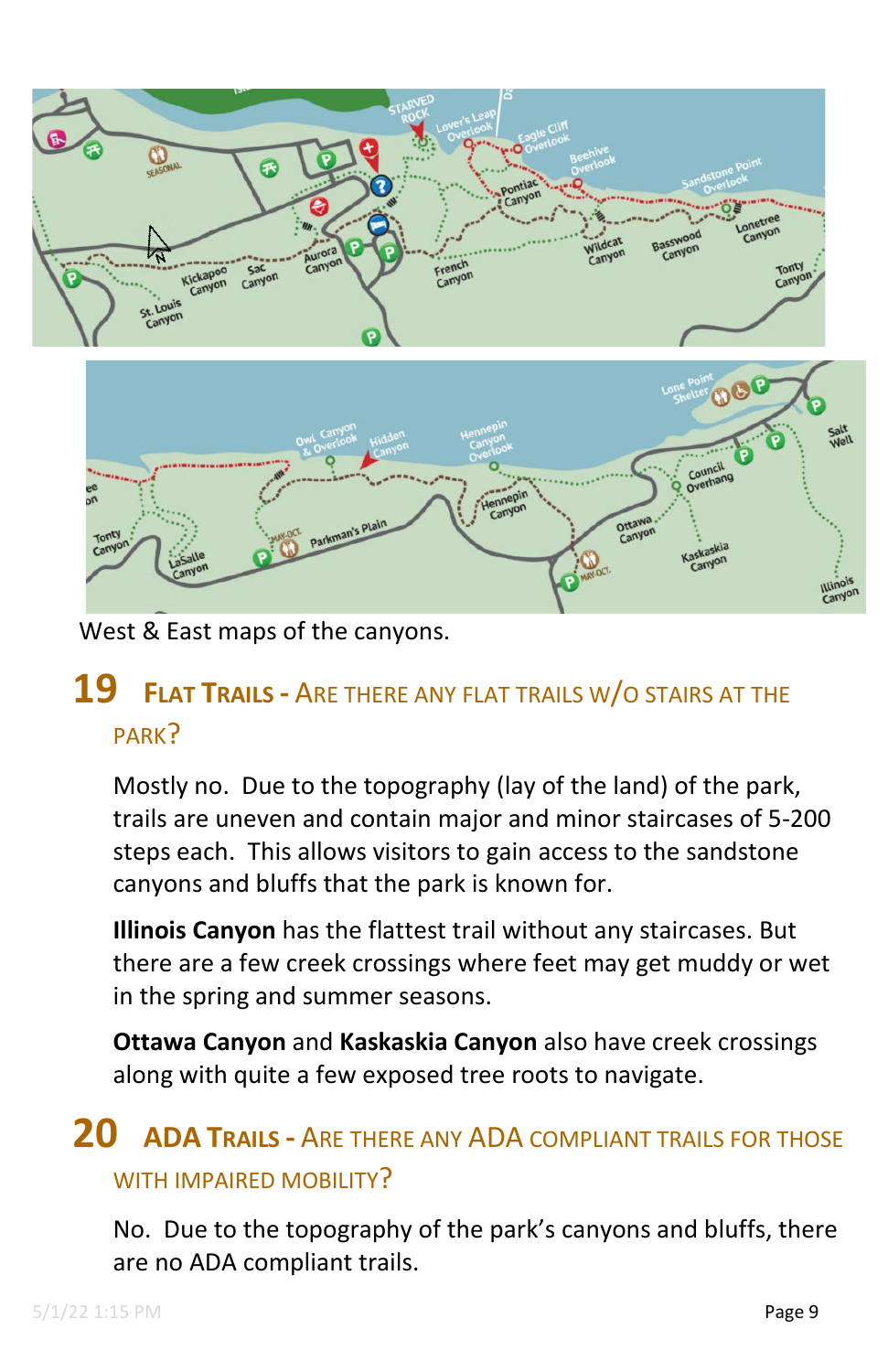There are ADA compliant sidewalks approaching and surrounding the Starved Rock Lodge where visitors can view the Art in the Park wooden tree carvings. The area surrounding the Visitor Center provides views of the bird feeders and prairie garden. And exhibits within the visitor center depict the parks history, geology, and ecology.

## <span id="page-9-0"></span>**21 TRAIL CONDITIONS -** WHAT ARE THE TRAILS LIKE? ARE THEY PAVED, MUDDY, ICY, OR HARD TO CLIMB?

Trails are natural dirt and sand paths. Several wooden or metal staircases and decking are used at overlooks such as Starved Rock, Eagle Cliff, and Lovers Leap.

Trail conditions vary by the season:

**Winter:** Trails will be icy and snow packed. Traction devices such as micro cleats or Yaktrax on hiking boots are highly recommended.

**Spring:** Trails will be very muddy with standing water in a few areas. Waterproof hiking shoes are highly recommended, as well as a pair of dry socks and clean shoes for the ride home. Please do not wash shoes in the park's sinks.

**Summer:** Trails will be dry and waterfalls will dry out in the months of July through early October. Visitors are asked to pack plenty of water for themselves and their pets in order to stay hydrated and cool on the trails in the heat of the day. Too many hikers suffer from heat exhaustion and even heat stroke during the hot summer months hiking at either park.

Overlooks such as **Starved Rock**, **Eagle Cliff**, and **Lovers Leap** will have the most exposure to the sun.

**Fall:** Trails can be either dry or muddy depending on rainfall within the areas of Utica, Ottawa, and Oglesby, Illinois. Fall colors typically peak the 3<sup>rd</sup> week of October depending on the previous summer's weather. Fall colors can be seen throughout the park with the best views from the overlooks at **Starved Rock**, **Lovers Leap**, and **Eagle Cliff**.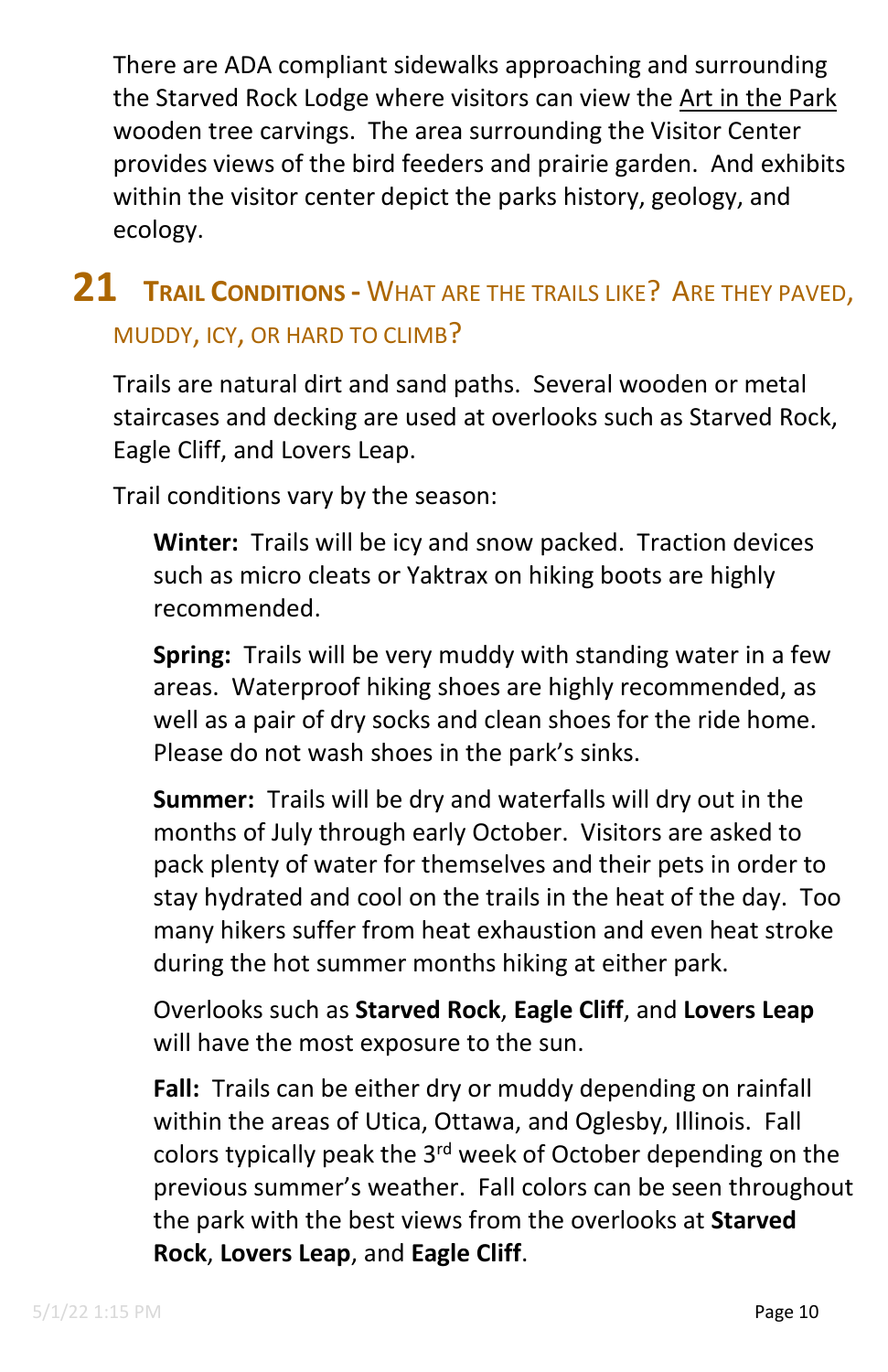#### **Are there any trails or areas that are closed?**

These types of questions are for the visitor center. No calls on the weekends please, but stop in at the visitor center or view the IDNR website online at [www2.illinois.gov/dnr](https://www2.illinois.gov/dnr) for park closures.

Currently **Tonti Canyon**, **Beehive Overlook**, and **Owl Canyon Overlook** are closed to all visitors.

# <span id="page-10-0"></span>**22 BEST TRAILS -** WHAT IS THE BEST TRAIL?

Every trail is the "best" at the park! The best part of Starved Rock is that the topography of the sandstone canyons and bluffs can be seen throughout the park's 13 miles of trails. The best trail is whatever trail you choose to take and the miles you are willing to hike. Visitors can view trail suggestions and trail suggestion videos online through the IDNR Starved Rock page at [www2.illinois.gov/dnr](https://www2.illinois.gov/dnr) .

# <span id="page-10-1"></span>**23 TRAIL MAPS -** WHERE CAN I FIND TRAIL MAPS?

Maps can be downloaded from home through the IDNR Starved Rock webpage at [www2.illinois.gov/dnr.](https://www2.illinois.gov/dnr) QR codes are located on stationary trail maps throughout the park that allow you to view specific maps directly on your cell phone. Maps are also located at the Lodge, Visitor Center, every parking lot, and trail intersections throughout the park. The park will be going paperless (maps) by 2023.

## <span id="page-10-2"></span>**24 BATHROOMS -** ARE THERE BATHROOMS OR WATER FOUNTAINS ON THE TRAILS?

No. Due to the topography of the park's canyons there are no bathrooms, trash cans, or water fountains located on the trail system.

Bathrooms are located at the Starved Rock Lodge, Visitor Center, Lone Point Shelter, LaSalle Canyon parking lot, overflow parking, and the main parking lot in front of the Visitor Center.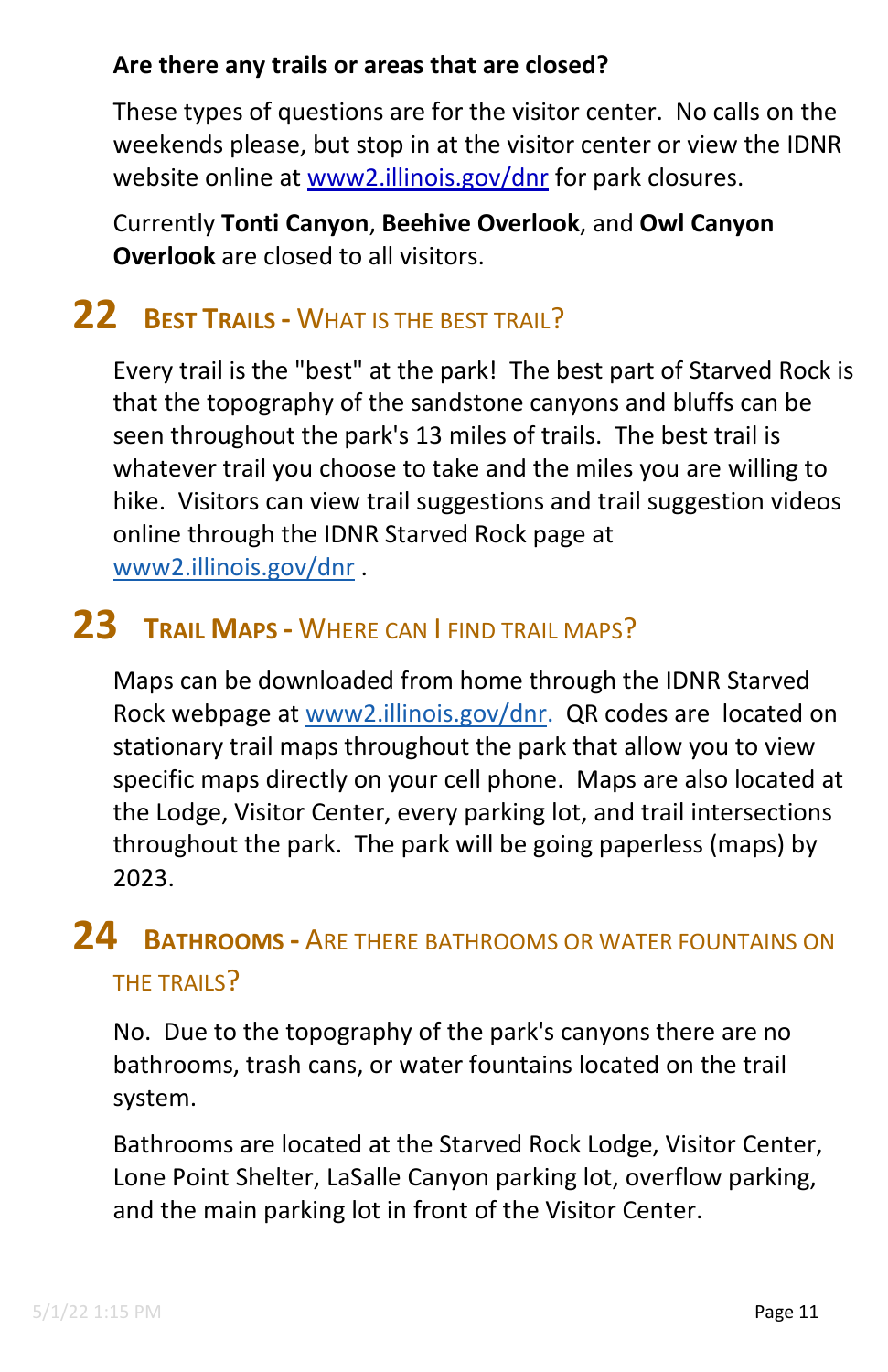Trash cans are located at trailheads, parking lots, and picnic areas only. Visitors are asked to pack out anything they pack in to the trails. This helps the park stay green and clean.

#### **Sites to See (Waterfalls, Canyons, and Icefalls)**

#### <span id="page-11-1"></span><span id="page-11-0"></span>**25 WATERFALLS -** WHERE ARE THE WATERFALLS?

Waterfalls are located in canyons along green marked trails. Waterfalls are generated by snowmelt and rainfall. They occur March through June but, may dry out July through September. Heavy rains in the months of October through December may replenish the canyon waterfalls.

Wading and swimming or using the canyons as waterslides are prohibited and dangerous activities. Fines start at \$195 per person.

There are 8 waterfalls that are accessible to visitors: **French**, **Wildcat**, **LaSalle**, **Ottawa**, **Kaskaskia**, **Illinois**, **St. Louis**, and **Aurora**.

#### <span id="page-11-2"></span>**26 ICEFALLS -** WHEN AND WHERE CAN I SEE ICEFALLS?

Icefalls can be found in the sandstone canyons along green marked trails in January. There are 8: **Wildcat**, **Ottawa**, **Kaskaskia**, **Illinois**, **St. Louis**, and **Aurora; French** and **LaSalle** have icefalls, but are only suitable for those with micro cleats or Yaktrax. **Tonti** is closed to hikers.

Ice climbers can view further information on the Starved Rock page through the IDNR website at [www2.illinois.gov/dnr.](https://www2.illinois.gov/dnr) Also follow *Ice Climbing Starved Rock* on Facebook for updates given by local ice climbers during the season.

## <span id="page-11-3"></span>**27 EAGLES -** WHERE AND WHEN CAN I SEE BALD EAGLES?

Bald eagles can be seen throughout the year fishing along the Illinois River. Greater concentrations of eagles can be seen perched on Leopold or Plum Island in front of the Starved Rock Lock and Dam when the Illinois River freezes over in January, depending on the temperatures that season.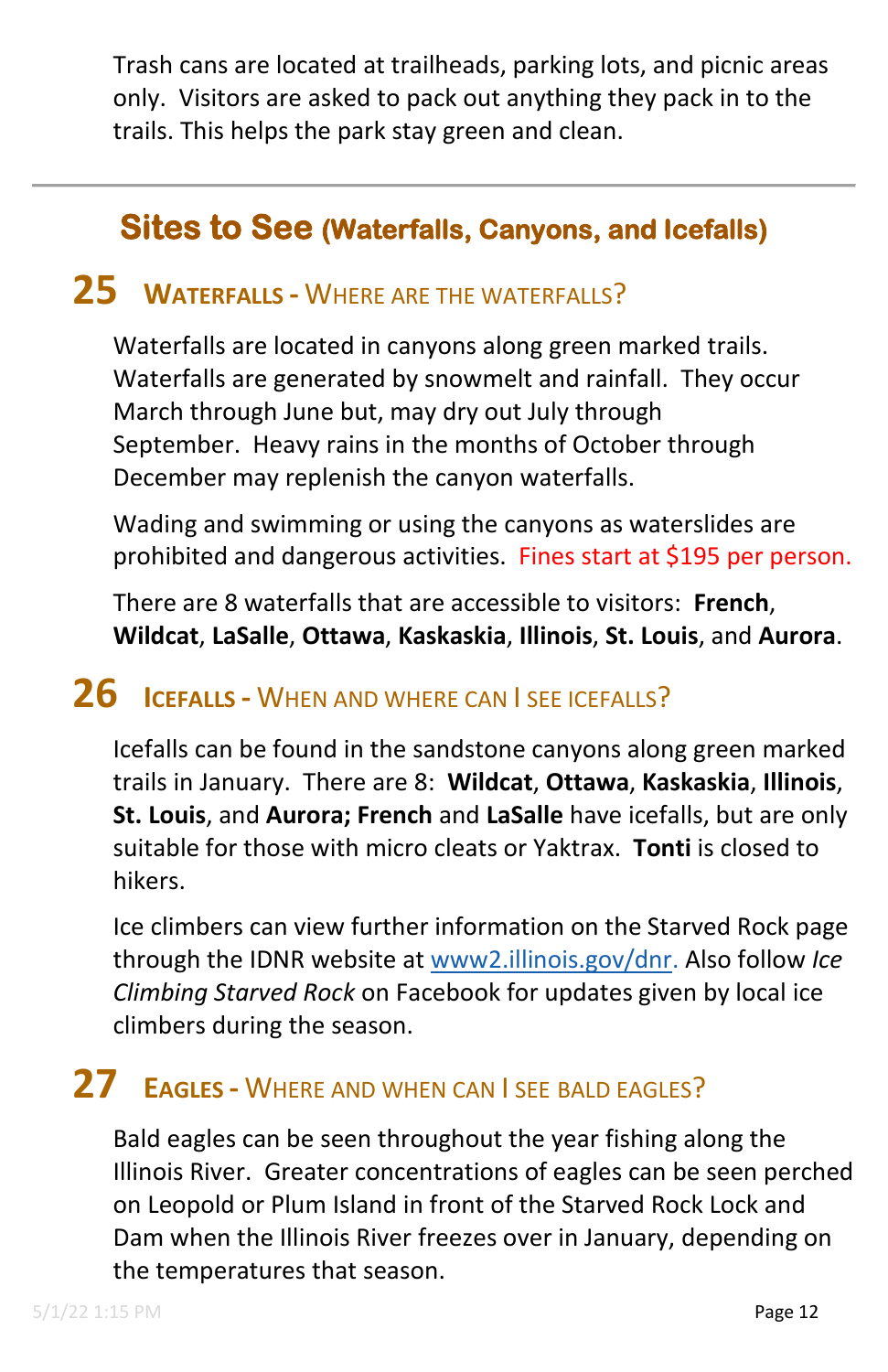The best viewing locations in January are from the sandstone butte known as Starved Rock, the sea wall along the Illinois River across from the visitor center, or at the Illinois Waterway Visitor Center located just across from the park, off Dee Bennett road.

# <span id="page-12-0"></span>**28 FALL COLOR -** WHEN IS PEAK COLOR IN THE FALL?

Leaves typically begin changing to yellows, browns, oranges, reds, and purples from the  $2^{nd}$  to  $4^{th}$  week of October. Peak season fluctuates based on the weather in the months leading up to the fall.

## **Allowed or Not Allowed**

#### <span id="page-12-2"></span><span id="page-12-1"></span>**29 DOGS -** ARE DOGS ALLOWED?

Yes. Dogs are allowed at the park, but not inside the buildings, unless they are a certified service animal with a vest or collar. Dogs must always be kept on a leash, provided water, and never left unattended or left alone inside a parked vehicle.

### <span id="page-12-3"></span>**30 ROCK CLIMBING** - DOES THE PARK ALLOW ROCK CLIMBING?

No. Rock climbing is not allowed anywhere within the park due to the fragile sandstone geology that composes each of the park's canyons, trails, and bluffs. Fines for climbing or going off trail start at \$195 per person.

#### <span id="page-12-4"></span>**31 DRONES -** CAN I FLY MY DRONE AT THE PARK?

No. Drones are not allowed at Starved Rock due to the number of visitors on the trails, picnic area, and overlooks. And they can disturb wildlife such as the park's nesting bald eagle population.

## <span id="page-12-5"></span>**32 BIKING -** CAN I BIKE ALONG THE TRAILS AT STARVED ROCK?

Bikes are not allowed on the trails at Starved Rock due to the fragile sandstone geology. But there are bike trails just 2 miles south of